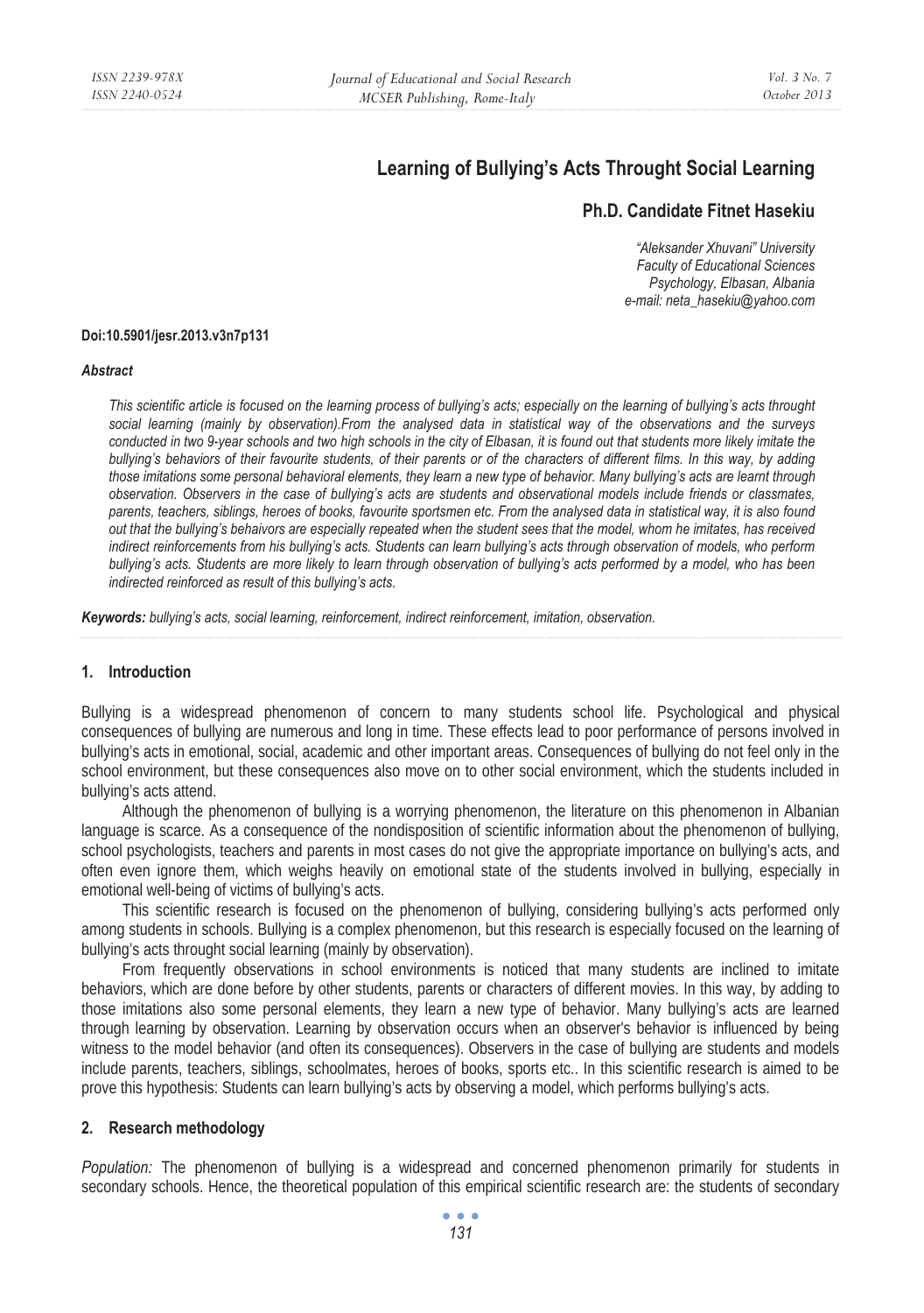*ISSN 2239-978X ISSN 2240-0524* 

schools in the Municipality of Elbasan.

*Sample:* Total 600 students of four secondary schools, 150 students of school "Sule Harri", 150 students of school "Vasil Kamami", 150 students of school "Ahmet Dakli" and 150 students of school "Kostandin Kristoforidhi". Schools and students were selected in casual way in collaboration with the Regional Education Directorate.

*Instruments:* The instruments used in this scientific research are observation and surveys. But as the instrument which has the highest weight in this study to verify whether or not the hypothesis is the questionnaire. The used questionnaire is "Scale of bullying in school – Olweus", revised in collaboration with teachers and school psychologists of Elbasan, in order to make it more suitable for the purpose of this research. To assess the validity of these questions was conducted also the pre - test, which made it possible and necessary revision of some questions. The pre - test was conducted with 20 students, divided 10 male and 10 female, then not included in the survey, who where asked about understanding and clarity of responses before and after filling in the questionnaire. The final version of the questionnaire was complied, after being taken into consideration their opinions about understanding and clarity of the questions. The variables of the questionnaire are dichotimic in order to obtain clear and accurate results.

*Procedure:* The followed steps of the research are:

- $\triangleright$  The development of the hypothesis.
- $\triangleright$  The determination of the theoretical population on which the experiment was conducted.
- $\triangleright$  The construction of the sample.
- $\triangleright$  The realization of the pre- test in order to define the hypothesis on which the experiment was conducted.
- $\triangleright$  The development of the final draft's version of the questionnare, in close cooperation with representatives of the Regional Education Directorate Elbasan and school psychologist.
- $\triangleright$  Implementation of the questionnaire. For conducting this questionnare was taken the appropriate permit from the Regional Education Elbasan, as well as permission from the parents of the students surveyed, to whom was explained in detail what is bullying, goals, objectives and modalities of the survey in this research. Also they were insured for their children's anonymity and were asked not to talk with their children prior to the questionnare, so that they were not influenced in their responses from their parents. To the students were also taken their consent of filling in the questionnare. To them were also given the right information about bullying, were clarified any uncertainty about the questions and completing of the questionnaire procedure and they were assured that their data will remain confidential.
- $\triangleright$  The selection of quetionnares evaluated as regular.
- $\triangleright$  The data entry and their processing in SPSS programm.
- $\triangleright$  The interpretation of the data.

## **3. Analysis**

The statistical data presented in the graph below shows that 84.6% of the surveyed subjects claimed to have committed acts of bullying last 3-4 months in school. 15.4% of them claimed to have done bullying's acts, upon seeing their friends, family or characters on television performing those acts. This shows that they have learned bullying's acts through observation and imitation of these acts.